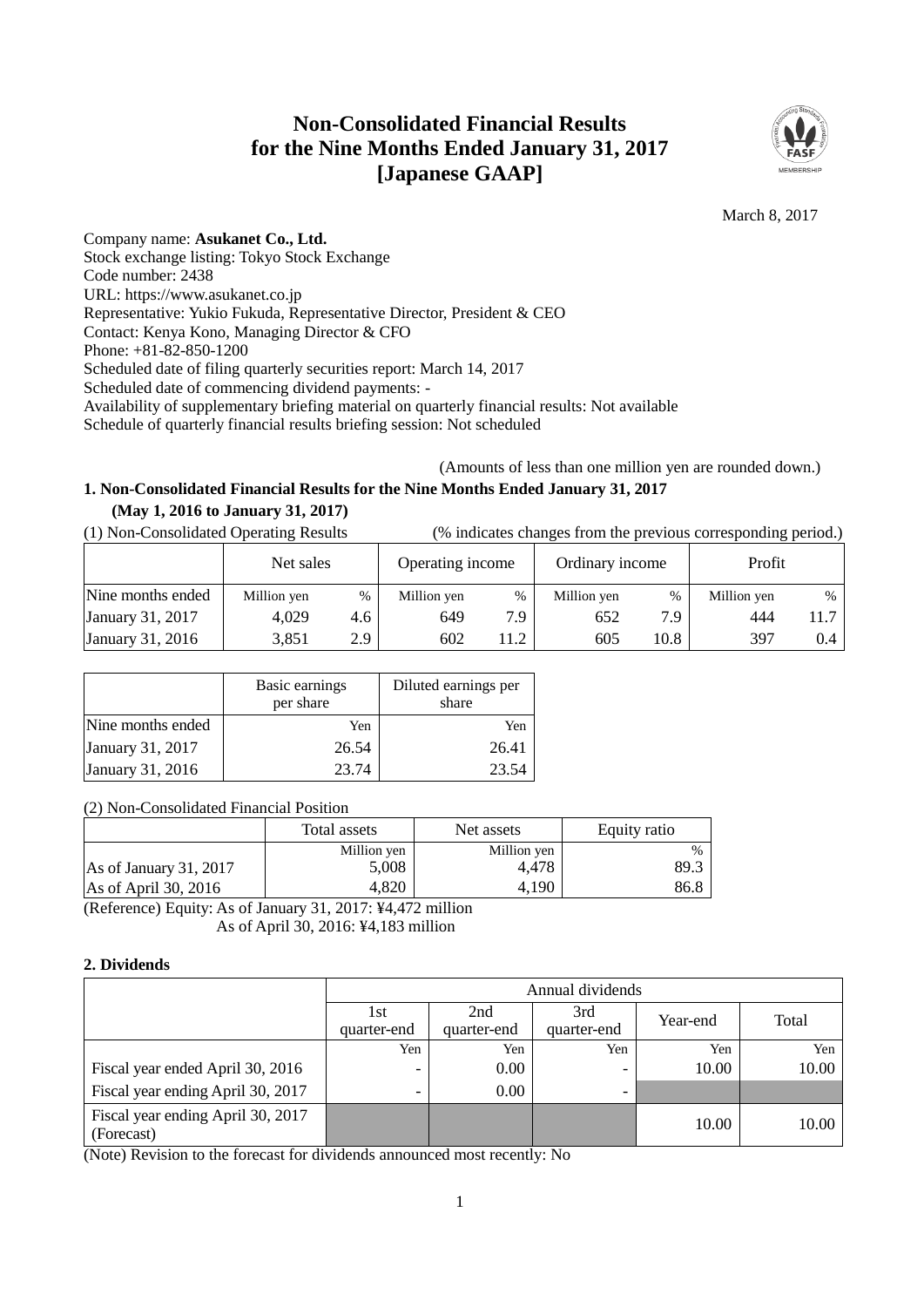# **3. Non-Consolidated Financial Results Forecast for the Fiscal Year Ending April 30, 2017 (May 1, 2016 to April 30, 2017)**

|  |  |  | (% indicates changes from the previous corresponding period.) |  |
|--|--|--|---------------------------------------------------------------|--|

|           | Net sales   |      | Operating income |   | Ordinary income |               | Profit      |      | Basic earnings<br>per share |
|-----------|-------------|------|------------------|---|-----------------|---------------|-------------|------|-----------------------------|
|           | Million yen | $\%$ | Million ven      | % | Million yen     | %             | Million yen | $\%$ | Yen                         |
| Full year | 5.461       | 5.6  | 800              |   | 805             | $\sim$ $\sim$ | 551         | 0.7  | 32.93                       |

(Note) Revision to the financial results forecast announced most recently: No

### **\* Notes:**

- (1) Accounting policies adopted specially for the preparation of quarterly financial statements: Yes
- (2) Changes in accounting policies, changes in accounting estimates and retrospective restatement
	- 1) Changes in accounting policies due to the revision of accounting standards: No
	- 2) Changes in accounting policies other than 1) above: No
	- 3) Changes in accounting estimates: No
	- 4) Retrospective restatement: No
- (3) Total number of issued shares (common shares)
	- 1) Total number of issued shares at the end of the period (including treasury shares): January 31, 2017: 17,464,000 shares April 30, 2016: 17,464,000 shares
	- 2) Total number of treasury shares at the end of the period: January 31, 2017: 719,741 shares April 30, 2016: 730,141 shares
	- 3) Average number of shares during the period: Nine months ended January 31, 2017: 16,737,298 shares Nine months ended January 31, 2016: 16,752,184 shares

### \* Presentation regarding the implementation status of the quarterly review procedures

These quarterly financial results are outside the scope of quarterly review procedures under the Financial Instruments and Exchange Act. At the time of disclosure of these quarterly financial results, quarterly review procedures for the quarterly financial statements have not been completed.

### \* Explanation of the proper use of financial results forecast and other notes

The earnings forecasts and other forward-looking statements herein are based on information currently available to the Company and certain assumptions that the Company believes are reasonable, and actual results may differ significantly from these forecasts due to a wide range of factors.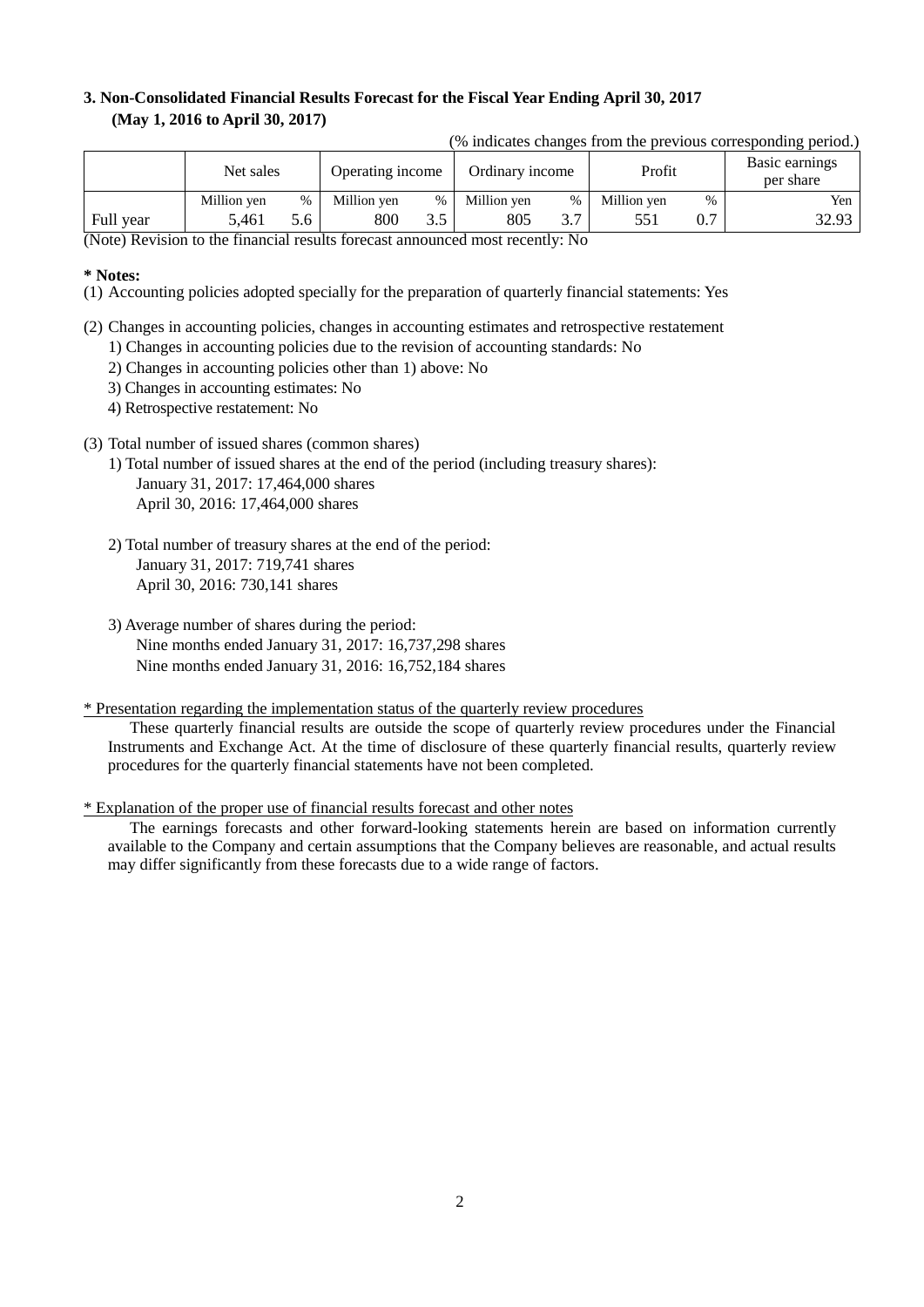### **4. Qualitative Information Concerning the Business Results**

(1) Explanation of business results

During the cumulative first 3 quarters of this fiscal year, the economy of Japan continued on a gradual trend towards recovery as a result of continuing economic stimulus by the government and financial measures by the Bank of Japan. However the future of the global economy is uncertain as a result of factors including the effects slowdowns in the economies China and of emerging nations, the effects of Brexit, and the transition to a new administration in the United States.

Asukanet operates three business areas, each with different positioning and characteristics. They are (1) the memorial design service business, which adds digital processing and remote output services for photos of the deceased to the funeral business that is largely unaffected by economic trends, (2) the personal publishing business, a challenging business which provides ideas for new photo output methods that allow users to create complete photo collections beginning from just a single book, and (3) the aerial imaging business, which is utilizing unique, recently-developed technologies aiming to create a new market and achieve dreams.

Under these conditions, Asukanet is carrying out its business with attention on maintaining a balance between steady growth in existing business and advance investment in new business.

The results for each business segment are as follows.

(Memorial design service business)

In this business, although there was a difficult struggle for income during the first quarter in our primary business – processing of photos of the deceased, there was a recovery beginning from the second quarter. In addition to strong sales related to videos and other funeral presentations, there was also steady growth in sales of equipment and frames.

In terms of profits, although there were increases in PR expenses and hiring-related expenses, we also recorded strong segment income due to steady income from processing of photos of the deceased – a business with a relatively high profit margin.

As a result, sales were 1,793,240 thousand yen (104.0% year-on-year) and segment income was 584,951 thousand yen (105.0% year-on-year).

#### (Personal publishing service business)

In this business, we worked to acquire new customers and propose new products to existing customers through our own marketing operations in the professional photography market. At the same time, we also engaged in holding workshops, releasing a photo selection app, and other activities. As a result, sales to the professional photography market grew steadily.

In the ordinary consumer market, we conducted efficient Internet advertising, as well as a variety of campaigns, exhibits at events, and other promotions. However in the current harsh competitive environment, acquiring new customers is difficult, and sales to ordinary consumers were below expectations. On the other hand, there was steady growth in sales related to OEM supply as a result of the strong presence of our services in the market.

In terms of profits, the higher operating rate resulted in a higher gross profit margin and we were able to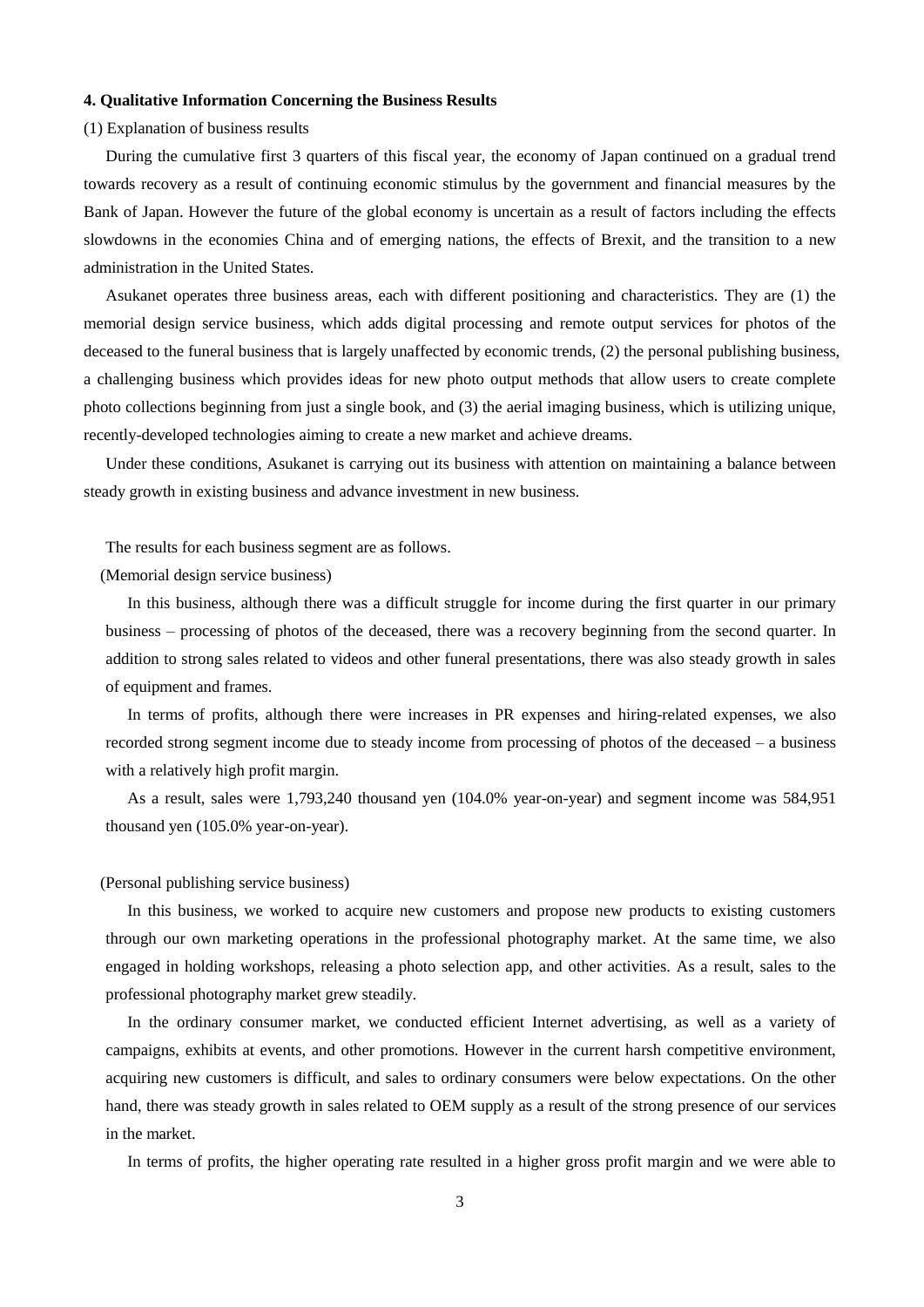suitably control sales expenses. Consequently there was steady growth in segment income.

As a result of the above, sales were 2,191,910 thousand yen (105.1% year-on-year) and segment income was 494,151 thousand yen (113.0% year-on-year).

#### (Aerial imaging business)

This business was launched in March 2011, aiming to create a market through new photo and video expressions utilizing aerial imaging technologies.

In this business, we are placing top priority on the AI plate which is capable of projecting images in mid-air. With glass plates, there has been stable improvement in image quality and production of large-size plates is possible, however there has not yet been sufficient reduction in cost.

For resin plates, we are carrying out trials both using new production methods and using the same method as for glass plate production. The resin plates which are produced using the same method as for glass plates are smaller in size and provide image quality that is inferior to glass plates, however prototype products are being sold. With the new production methods, we are continuing with trials involving multiple methods as we aim to resolve technological issues. Our plan is to decide on either a new production method or the glass plate production method at the latest by the end of this fiscal year.

In the area of marketing, in addition to conducting follow-up after exhibiting at Tokyo Design Week in October 2016, we also completely changed the exhibit contents at our Tokyo Branch showroom, expanded our marketing staff, and actively conducted demonstrations. As before, there is insufficient matching in the price area and sales have been restricted to limited applications and small lot sales. However, we have constructed a sales system for sales of AI plates, as well as sales of package products that include the case, sensors, and content. We also prepared for exhibiting at overseas exhibitions.

Expenses grew as we focused on production of cases and content for overseas exhibitions, conducted R&D aimed at future mass production, and actively filed patent applications.

As a result, sales were 43,960 thousand yen (109.3% year-on-year), and segment loss was 91,774 thousand yen (compared to a loss of 64,457 thousand yen year-on-year).

As a result of the above, sales in the first 3 quarters of this fiscal year were 4,029,111 thousand yen (104.6% year-on-year). In terms of profit, primarily due to strong OEM supply growth in the personal publishing business, ordinary income was 652,619 thousand yen (107.9% year-on-year), and net income was 444,256 thousand yen (111.7% year-on-year).

#### (2) Explanation concerning financial status

Assets at the end of the first 3 quarters of this fiscal year increased by 188,237 thousand yen from the end of the previous fiscal year to reach 5,008,654 thousand yen. This was primarily due to an increase in cash and deposits of 89,250 thousand yen, and an increase in notes and accounts receivable of 96,613 thousand yen.

Liabilities at the end of the first 3 quarters of this fiscal year decreased by 99,696 thousand yen from the end of the previous fiscal year to reach 530,348 thousand yen. This was primarily due to decreases of 29,888 thousand yen in accounts payable, and 66,000 thousand yen in provision for bonuses.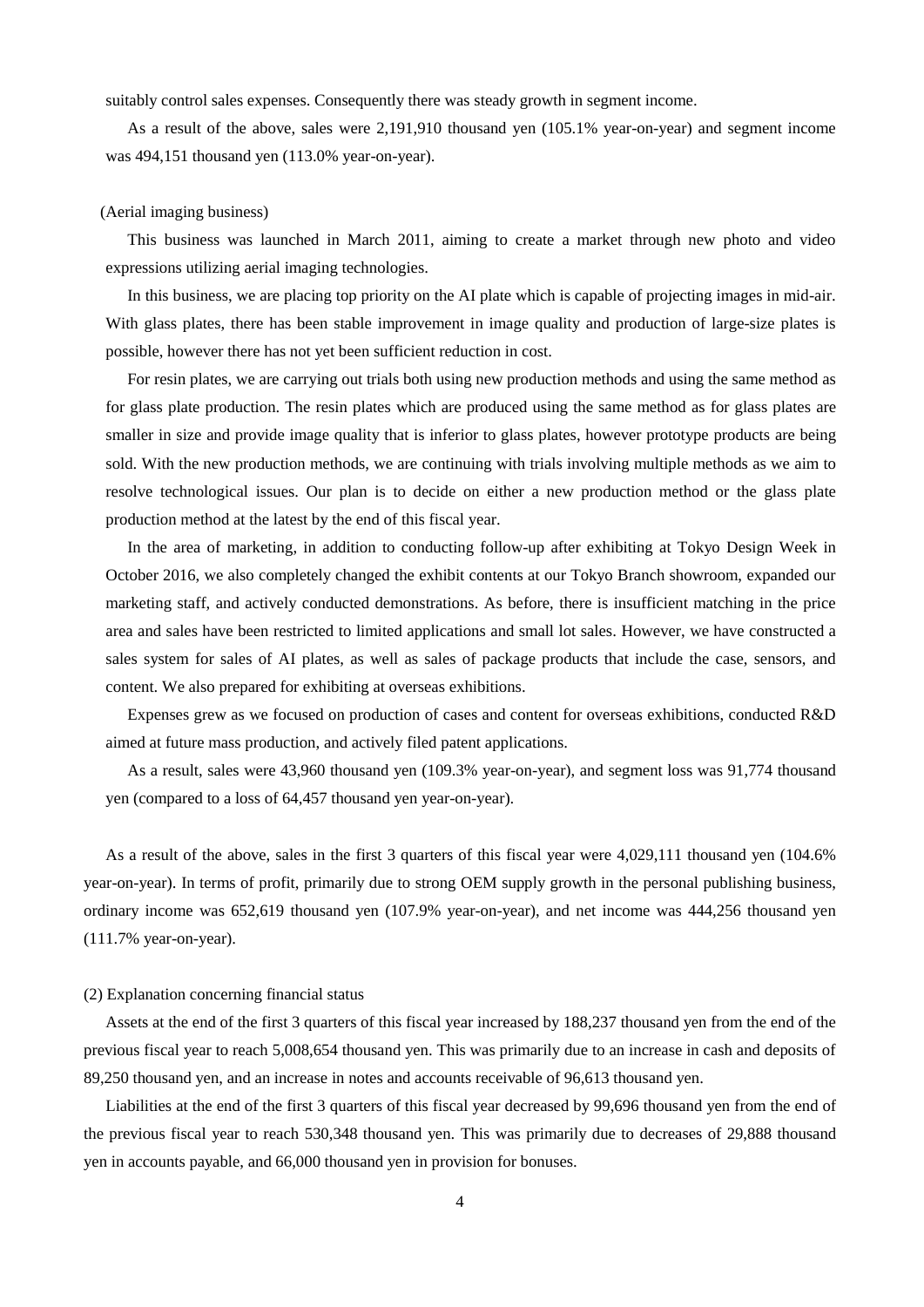Net assets at the end of the first 3 quarters of this fiscal year increased by 287,933 thousand yen from the end of the previous fiscal year to reach 4,478,306 thousand yen. Despite recording a net profit of 444,256 thousand yen, this result was primarily due to a decrease of 167,338 thousand yen in dividends from surplus.

# (3) Explanation of results forecasts and other future predictions

At the present time, there has been no change to the predicted results for the year ending April 30, 2017 that were announced on June 10, 2016.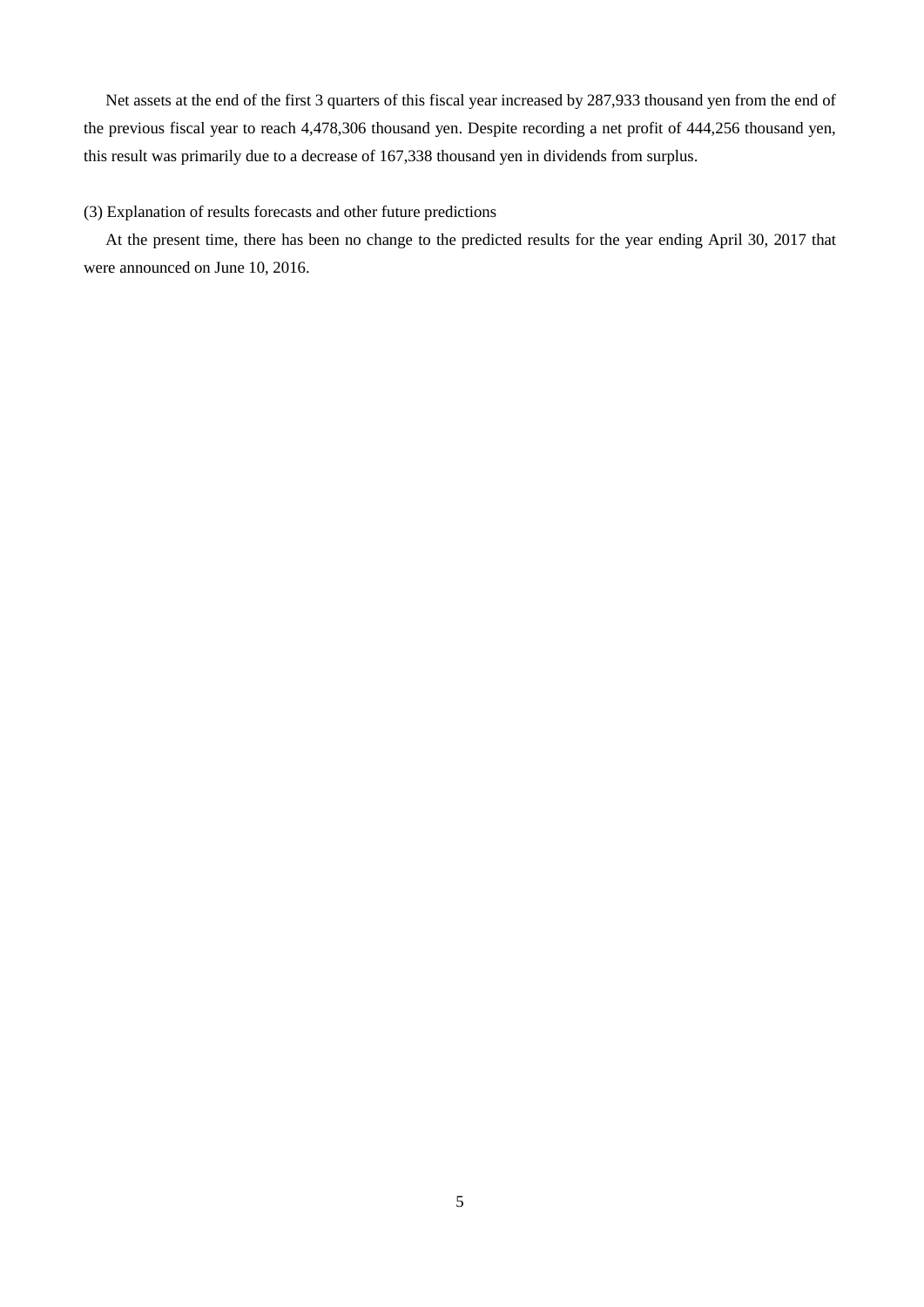### **5. Summary Information (Notes)**

(1) Adoption of special accounting methods for preparation of quarterly financial statements

(Calculation of tax expenses)

We adopted a calculation method which multiplies net income before taxes by an effective tax rate that was reasonably estimated by applying tax effect accounting to net income before taxes for the fiscal year which includes these first 3 quarters.

(2) Changes in accounting policy, changes or restatement of accounting estimates None

# (3) Additional information

(Application of Implementation Guidance on Recoverability of Deferred Tax Assets)

Beginning from the first quarter accounting period, we have applied the "Implementation Guidance on Recoverability of Deferred Tax Assets" (Corporate Accounting Standard Application Guideline No. 26, March 28, 2016).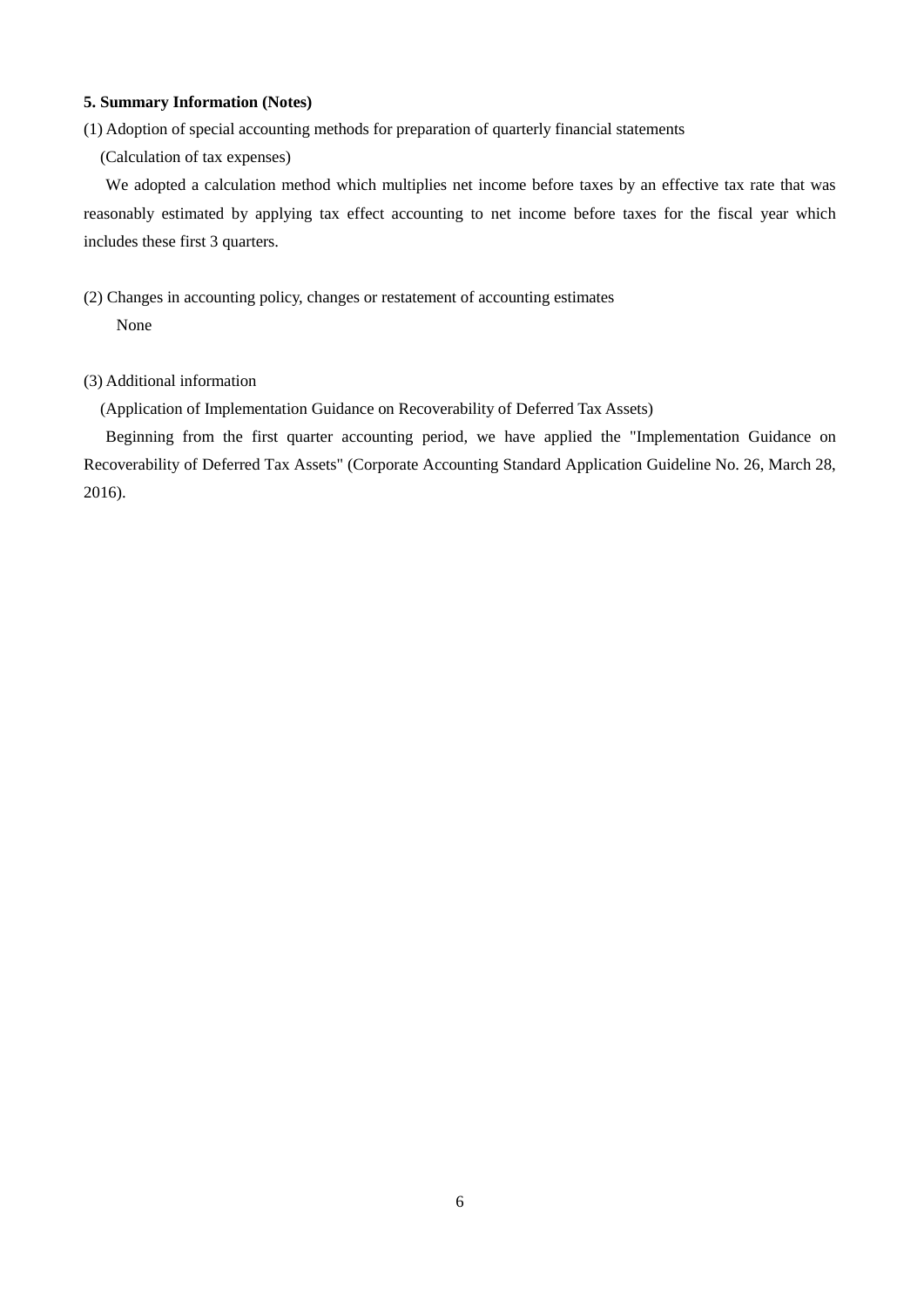# **6. Financial Statements for the First 3 Quarters**

(1) Balance sheet

|                                                           |                        | (Units: 1,000s yen)                     |
|-----------------------------------------------------------|------------------------|-----------------------------------------|
|                                                           | Previous fiscal year   | First 3 quarters of the current         |
|                                                           | (ended April 30, 2016) | fiscal year<br>(ended January 31, 2017) |
| Assets                                                    |                        |                                         |
| Current assets                                            |                        |                                         |
| Cash and deposits                                         | 1,918,143              | 2,007,393                               |
| Notes and accounts receivable-trade                       | 610,639                | 707,253                                 |
| Merchandise and products                                  | 123,936                | 172,891                                 |
| Work in progress                                          | 13,423                 | 15,736                                  |
| Raw materials and supplies                                | 50,720                 | 57,633                                  |
| Others                                                    | 90,046                 | 103,018                                 |
| Allowance for doubtful accounts                           | (3,803)                | (5,179)                                 |
| Total current assets                                      | 2,803,106              | 3,058,746                               |
| Fixed assets                                              |                        |                                         |
| Tangible fixed assets                                     |                        |                                         |
| Buildings, net                                            | 514,797                | 505,644                                 |
| Machinery and equipment, net                              | 552,201                | 450,853                                 |
| Land                                                      | 432,702                | 432,702                                 |
| Others, net                                               | 126,957                | 137,741                                 |
| Total tangible fixed assets                               | 1,626,659              | 1,526,942                               |
|                                                           |                        |                                         |
| Intangible fixed assets                                   | 196,351                | 220,232                                 |
| Investments and other assets                              | 194,300                | 202,733                                 |
| Total fixed assets                                        | 2,017,310              | 1,949,907                               |
| <b>Total assets</b>                                       | 4,820,417              | 5,008,654                               |
| Liabilities                                               |                        |                                         |
| <b>Current liabilities</b>                                |                        |                                         |
| Accounts payable-trade                                    | 123,714                | 93,825                                  |
| Income taxes payable                                      | 120,200                | 109,800                                 |
| Provision for bonuses                                     | 129,700                | 63,700                                  |
| Others                                                    | 249,796                | 256,540                                 |
| Total current liabilities                                 | 623,410                | 523,865                                 |
| <b>Fixed liabilities</b>                                  |                        |                                         |
| Provision for retirement benefits                         | 6,634                  | 6,482                                   |
| Total fixed liabilities                                   | 6,634                  | 6,482                                   |
| <b>Total liabilities</b>                                  | 630,045                | 530,348                                 |
| Net assets                                                |                        |                                         |
| Shareholders' equity                                      |                        |                                         |
| Capital stock                                             | 490,300                | 490,300                                 |
| Capital surplus                                           | 606,585                | 606,585                                 |
| Retained earnings                                         | 3,400,136              | 3,675,369                               |
| Treasury stock                                            | (315, 115)             | (310, 627)                              |
| Total shareholders' equity                                | 4,181,905              | 4,461,626                               |
| Valuation and translation adjustments                     |                        |                                         |
| Valuation difference on available-for-sale                | 2,086                  | 10,917                                  |
| securities<br>Total valuation and translation adjustments | 2,086                  | 10,917                                  |
| Subscription rights to shares                             | 6,380                  | 5,761                                   |
| Total net assets                                          | 4,190,372              | 4,478,306                               |
| Total liabilities and net assets                          | 4,820,417              | 5,008,654                               |
|                                                           |                        |                                         |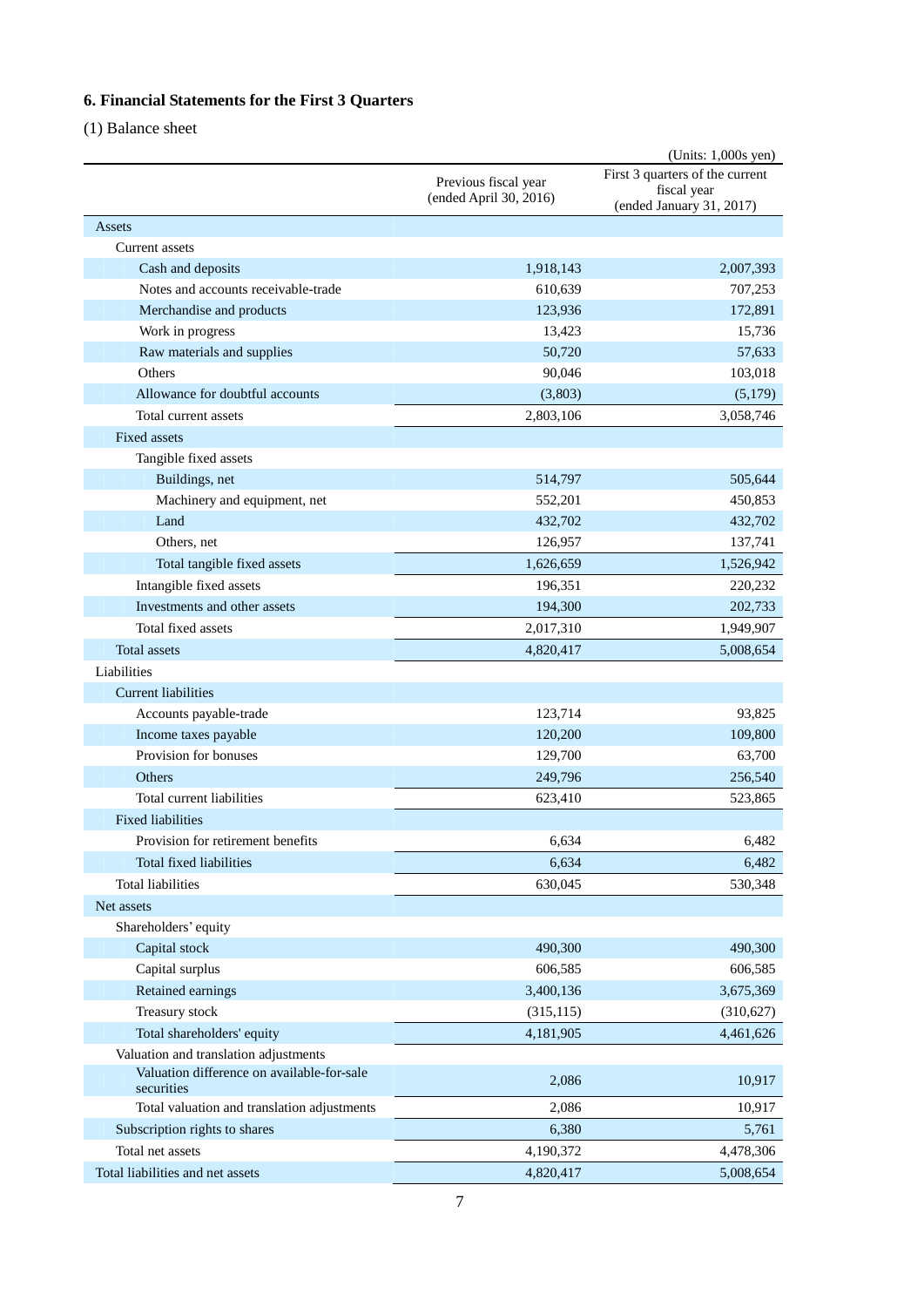# (2) Profit and loss statement

First 3 quarters of the fiscal year

|                                               |                                              | (Units: 1,000s yen)                          |
|-----------------------------------------------|----------------------------------------------|----------------------------------------------|
|                                               | First 3 quarters of the previous             | First 3 quarters of the current              |
|                                               | fiscal year<br>(May 1, 2015 - Jan. 31, 2016) | fiscal year<br>(May 1, 2016 - Jan. 31, 2017) |
| <b>Net Sales</b>                              |                                              |                                              |
|                                               | 3,851,521                                    | 4,029,111                                    |
| Cost of sales                                 | 1,881,927                                    | 1,951,139                                    |
| Gross profit                                  | 1,969,593                                    | 2,077,972                                    |
| Selling, general, and administrative expenses | 1,367,535                                    | 1,428,573                                    |
| Operating income                              | 602,058                                      | 649,399                                      |
| Non-operating income                          |                                              |                                              |
| Interest received                             | 1,438                                        | 807                                          |
| Dividends received                            | 1,095                                        | 1,161                                        |
| Commissions received                          | 516                                          | 418                                          |
| Foreign exchange gains                        |                                              | 51                                           |
| Others                                        | 624                                          | 781                                          |
| Total non-operating income                    | 3,674                                        | 3,219                                        |
| Non-operating expenses                        |                                              |                                              |
| Foreign exchange losses                       | 635                                          |                                              |
| Total non-operating expenses                  | 635                                          |                                              |
| Ordinary income                               | 605,096                                      | 652,619                                      |
| <b>Extraordinary losses</b>                   |                                              |                                              |
| Loss on retirement of fixed assets            | 1,323                                        | 103                                          |
| Total extraordinary losses                    | 1,323                                        | 103                                          |
| Net income before taxes                       | 603,772                                      | 652,515                                      |
| Income taxes                                  | 206,086                                      | 208,258                                      |
| Net income                                    | 397,686                                      | 444,256                                      |